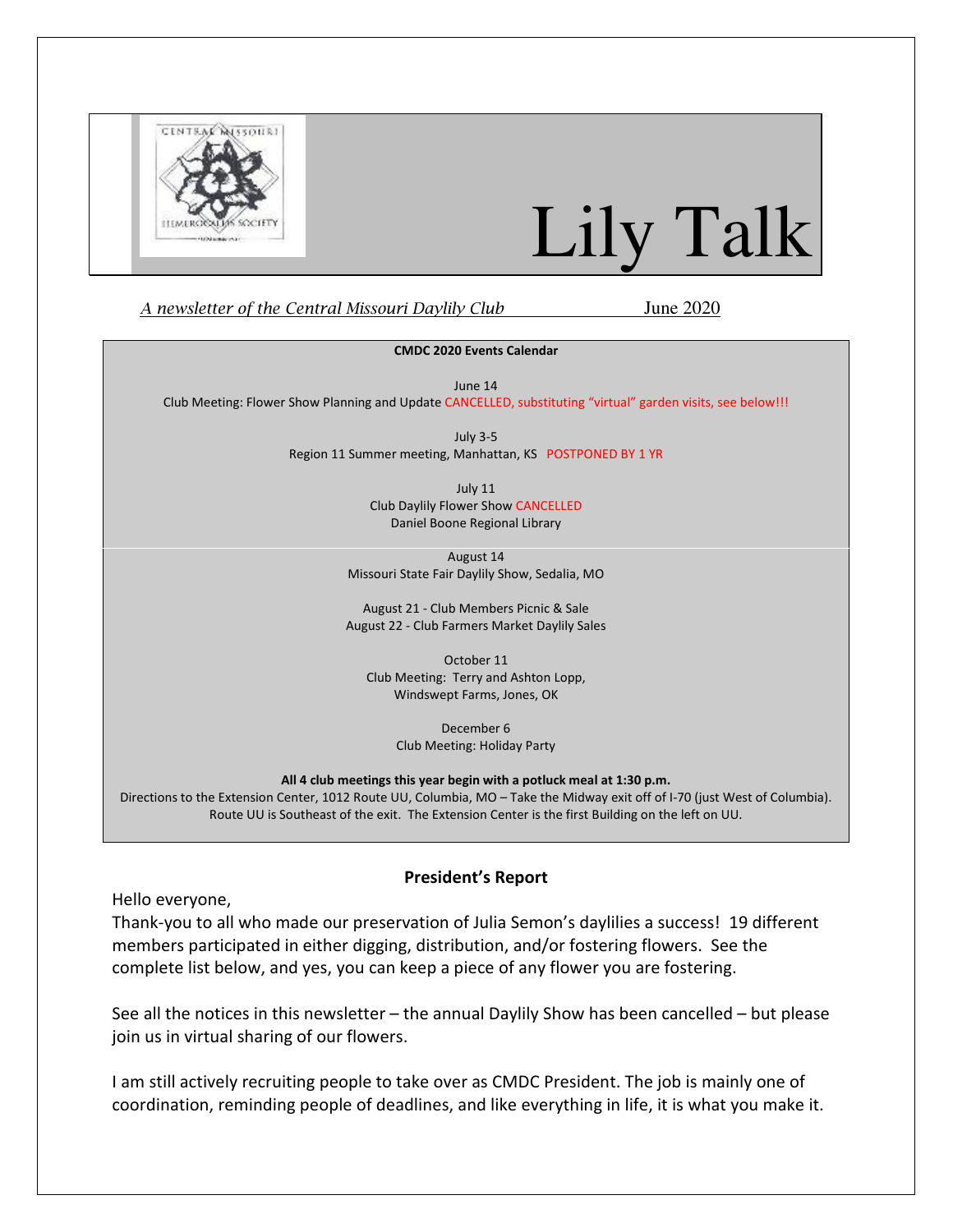As you may have heard me say many times, "Let's have fun – if it is fun, let's do it." Contact me if you want more information and encouragement to step forward to take your turn!

Carol Schultz

#### Dig at Julia's a Success

Thanks to these Diggers:

Joan Goodwin, Audrey Judy, Dan Judy, Charlene Larkin, Debbie Nix, Susannah Nix, John Poehlmann, Linda Poehlmann.

Thanks to these Foster Parents:

Tara Ashlock, Karen Blackmore, Leemer Cernohlavek, Scott Fritz, Joan Goodwin, Alice Havard, Audrey and Dan Judy, Charlene Larkin, Sue McConnell, Norma Mountjoy, John and Linda Poehlmann and John Weiland.

Bachman Daylily door prizes for April:

All those who took some of Julia's daylilies to keep over the summer, and all those who helped dig, were entered into a drawing for April. The lucky winners and the daylily chosen were: Tara Ashlock – Dixie Fried

Charlene Larkin - Katelyn Lillie Bachman

Karen Blackmore - Lonnie Mack

Scott Fritz - Peepin' & Hidin"

John Weiland – Saturday Night Fish Fry

Note: Sue McConnell's name was drawn as a winner, but she declined the flower with the request that if someone took a flower from Julia's named "Ebony" (may not be registered), she would like to have a piece of it.

## Door Prize Plants

Dan Bachman sent 13 daylilies (we paid for 10) so see the attached sheet of pictures to see the remaining flowers available for door prizes. Scott Keller, hybridizer from Lincoln, NE also shipped his daylilies, so Kay Kern and Debbie Nix have gotten their Feb. door prize plants. A big thank-you to Sue McConnell who donated some potting soil and plastic pots, and Leemer Cernohlavek who potted all the potential door prizes to keep until they are distributed.

## June Meeting & Daylily Show Both Cancelled

It is with sadness that we announce the cancellation of our annual Daylily Show scheduled for July 11 due to the uncertainty of when and how much the Daniel Boone Regional Library will be open. Even if they do reopen, the restrictions on the number who can gather at a time and the disinfecting we would have to provide, seems prohibitive. Thanks to Alice Havard for all the planning and monitoring of this situation and making recommendations to the Board. See a plan below for us to share our flowers.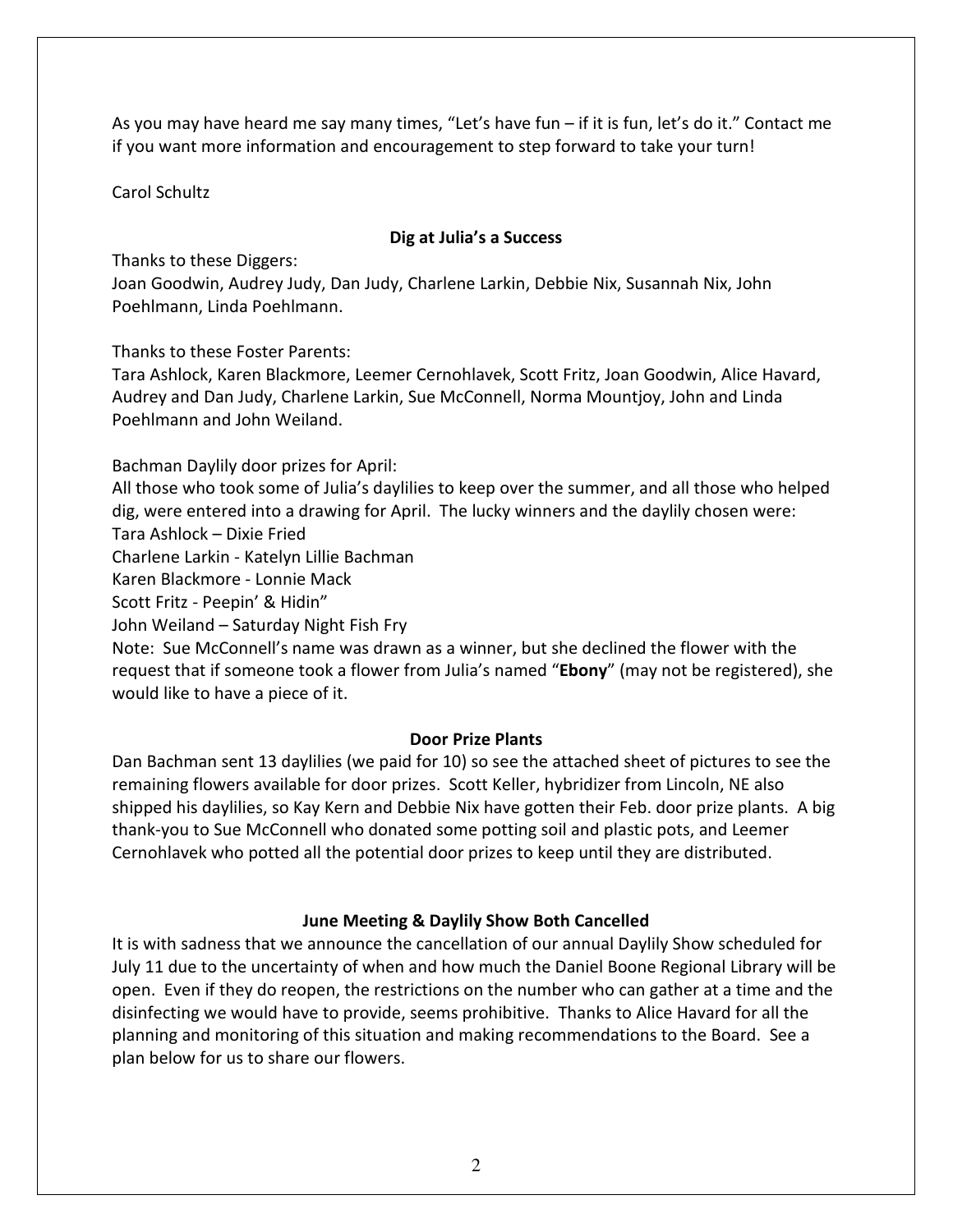# We won't let COVID steal all our garden fun! Three Ways to Enjoy Each Other's Blooms

1) Daylily Blooms via e-mail round robin: Very shortly, CMDC will be sending out an e-mail asking if you want to participate in a round-robin e-mail of Daylily Blooms. The Iris Club is doing this, and it has really been fun to see the different blooms. So, when you receive the e-mail letter, let us know if you do not want to receive the e-mails. Those who choose to participate should receive the first offerings in early June. Once, you receive the initial e-mail, you can attach your pictures to the e-mail and hit "Reply All".



5/26/20 H. yezoensis, first bloom

- 2) Virtual Garden Tours on Private Facebook Group: Nancy created a private Facebook Group for us to use to share photos. Only our club members can join. Unlike our club "page" which is posted to by a few administrators, the "group" will allow any of us to post photos and start discussions anytime. Search Facebook for "Central MO DL Gardens", click on Join. You will be asked to give an answer to a question that all members should know. Within a day or so, Nancy will send you a notice that you are made a member. You can then look at all posts and start sharing your own posts, photos, albums and comments. If you have any problems joining, email Nancy at dlily01@aol.com and ask for an invite.
- 3) February 2021 meeting: Get lots of photos of your garden to share at our February regular meeting. We will have a slideshow of member gardens on the "big screen" to reminisce and brighten a winter day.



ris "Winter Horizons", D. Niswonger